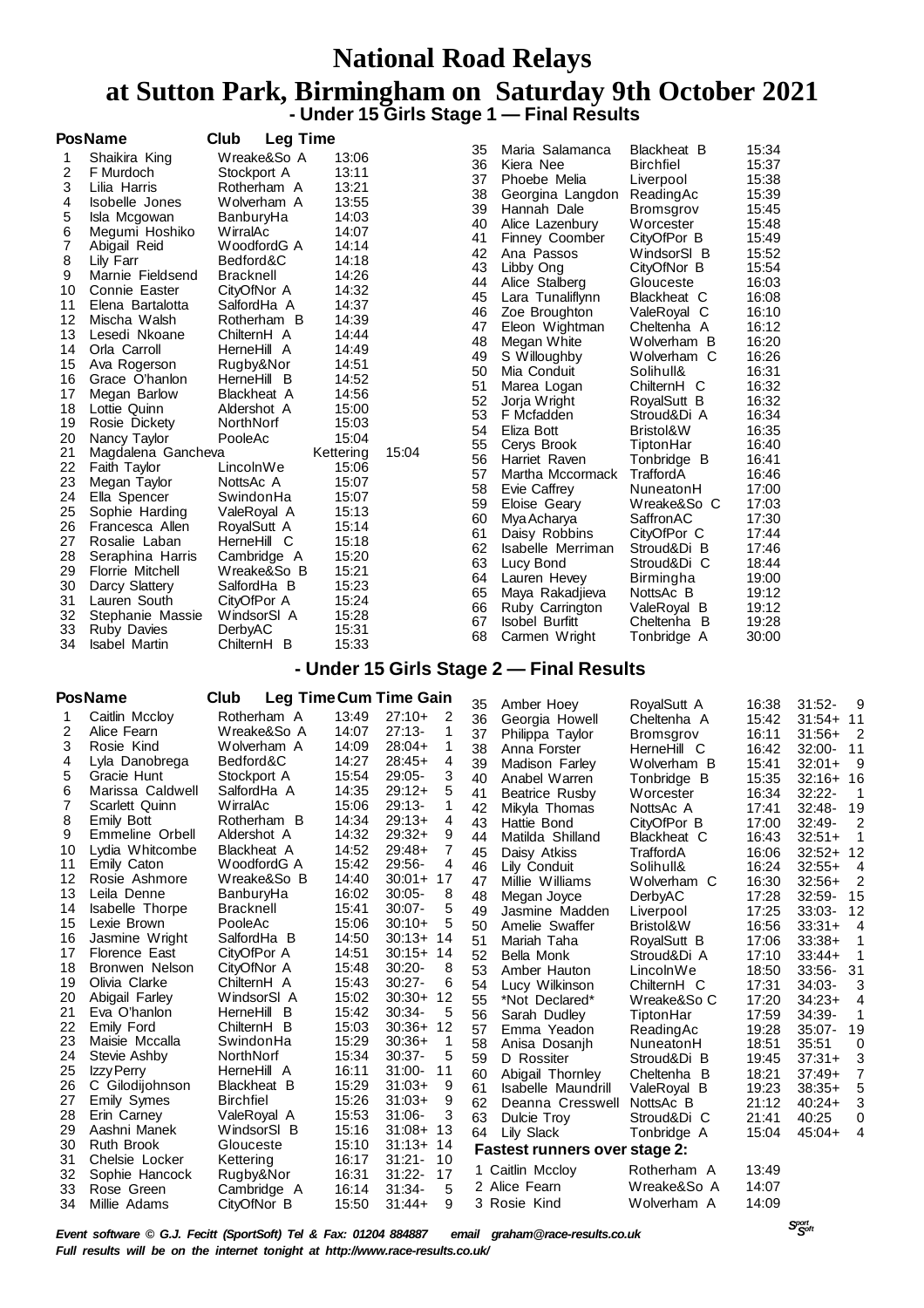# **National Road Relays at Sutton Park, Birmingham on Saturday 9th October 2021**

 **- Under 15 Girls Stage 3 — Final Results**

| Zoe Gilbody     | Wreake&So A                                                                                                                                                                                                                                                                                                                                                     | 13:11                                                                                                                                                                                                                                                                                                                       | $40:24+$                                                                                                                                                                                  | 35                                                                                                                                                                                                                                                                                                                                                                                                              | Holly Sanigar                                                                                                              | Bristol&W                                                                                                                                                                                                                                                                                                                                                                                                                                                                                                                                                       | 15:01                                                                                                                                                                                                                                                                                                                                                                                                                         | 48:32+ 15                                                                                                                                                                                                                                       |                                                                                                                                                                                                                                                                 |
|-----------------|-----------------------------------------------------------------------------------------------------------------------------------------------------------------------------------------------------------------------------------------------------------------------------------------------------------------------------------------------------------------|-----------------------------------------------------------------------------------------------------------------------------------------------------------------------------------------------------------------------------------------------------------------------------------------------------------------------------|-------------------------------------------------------------------------------------------------------------------------------------------------------------------------------------------|-----------------------------------------------------------------------------------------------------------------------------------------------------------------------------------------------------------------------------------------------------------------------------------------------------------------------------------------------------------------------------------------------------------------|----------------------------------------------------------------------------------------------------------------------------|-----------------------------------------------------------------------------------------------------------------------------------------------------------------------------------------------------------------------------------------------------------------------------------------------------------------------------------------------------------------------------------------------------------------------------------------------------------------------------------------------------------------------------------------------------------------|-------------------------------------------------------------------------------------------------------------------------------------------------------------------------------------------------------------------------------------------------------------------------------------------------------------------------------------------------------------------------------------------------------------------------------|-------------------------------------------------------------------------------------------------------------------------------------------------------------------------------------------------------------------------------------------------|-----------------------------------------------------------------------------------------------------------------------------------------------------------------------------------------------------------------------------------------------------------------|
| Isabella Waugh  | Rotherham A                                                                                                                                                                                                                                                                                                                                                     | 13:30                                                                                                                                                                                                                                                                                                                       | 1<br>$40:40-$                                                                                                                                                                             |                                                                                                                                                                                                                                                                                                                                                                                                                 |                                                                                                                            |                                                                                                                                                                                                                                                                                                                                                                                                                                                                                                                                                                 |                                                                                                                                                                                                                                                                                                                                                                                                                               |                                                                                                                                                                                                                                                 |                                                                                                                                                                                                                                                                 |
| Milly Dunger    | Bedford&C                                                                                                                                                                                                                                                                                                                                                       | 13:45                                                                                                                                                                                                                                                                                                                       | 1<br>$42:30+$                                                                                                                                                                             |                                                                                                                                                                                                                                                                                                                                                                                                                 |                                                                                                                            |                                                                                                                                                                                                                                                                                                                                                                                                                                                                                                                                                                 |                                                                                                                                                                                                                                                                                                                                                                                                                               |                                                                                                                                                                                                                                                 | 3                                                                                                                                                                                                                                                               |
| Ava Kind        | Wolverham A                                                                                                                                                                                                                                                                                                                                                     | 14:44                                                                                                                                                                                                                                                                                                                       | 1<br>$42:48-$                                                                                                                                                                             |                                                                                                                                                                                                                                                                                                                                                                                                                 |                                                                                                                            |                                                                                                                                                                                                                                                                                                                                                                                                                                                                                                                                                                 |                                                                                                                                                                                                                                                                                                                                                                                                                               |                                                                                                                                                                                                                                                 | 5                                                                                                                                                                                                                                                               |
| Katie Pye       | Aldershot A                                                                                                                                                                                                                                                                                                                                                     | 14:08                                                                                                                                                                                                                                                                                                                       | 4<br>$43:40+$                                                                                                                                                                             |                                                                                                                                                                                                                                                                                                                                                                                                                 |                                                                                                                            |                                                                                                                                                                                                                                                                                                                                                                                                                                                                                                                                                                 |                                                                                                                                                                                                                                                                                                                                                                                                                               |                                                                                                                                                                                                                                                 | 2                                                                                                                                                                                                                                                               |
| Sophia Roiditis | SalfordHa A                                                                                                                                                                                                                                                                                                                                                     | 14:36                                                                                                                                                                                                                                                                                                                       | 43:48<br>0                                                                                                                                                                                |                                                                                                                                                                                                                                                                                                                                                                                                                 |                                                                                                                            |                                                                                                                                                                                                                                                                                                                                                                                                                                                                                                                                                                 |                                                                                                                                                                                                                                                                                                                                                                                                                               |                                                                                                                                                                                                                                                 | -12                                                                                                                                                                                                                                                             |
| A Sibley        | Rotherham B                                                                                                                                                                                                                                                                                                                                                     | 14:51                                                                                                                                                                                                                                                                                                                       | 1<br>$44:04+$                                                                                                                                                                             |                                                                                                                                                                                                                                                                                                                                                                                                                 |                                                                                                                            |                                                                                                                                                                                                                                                                                                                                                                                                                                                                                                                                                                 |                                                                                                                                                                                                                                                                                                                                                                                                                               |                                                                                                                                                                                                                                                 |                                                                                                                                                                                                                                                                 |
|                 | <b>Blackheat A</b>                                                                                                                                                                                                                                                                                                                                              | 14:27                                                                                                                                                                                                                                                                                                                       | 2<br>$44:15+$                                                                                                                                                                             |                                                                                                                                                                                                                                                                                                                                                                                                                 |                                                                                                                            |                                                                                                                                                                                                                                                                                                                                                                                                                                                                                                                                                                 |                                                                                                                                                                                                                                                                                                                                                                                                                               |                                                                                                                                                                                                                                                 | 3                                                                                                                                                                                                                                                               |
| Evie Smith      | WirralAc                                                                                                                                                                                                                                                                                                                                                        | 15:05                                                                                                                                                                                                                                                                                                                       | 2<br>44:18-                                                                                                                                                                               |                                                                                                                                                                                                                                                                                                                                                                                                                 |                                                                                                                            |                                                                                                                                                                                                                                                                                                                                                                                                                                                                                                                                                                 |                                                                                                                                                                                                                                                                                                                                                                                                                               |                                                                                                                                                                                                                                                 | -13                                                                                                                                                                                                                                                             |
| Erin Wells      | PooleAc                                                                                                                                                                                                                                                                                                                                                         | 14:27                                                                                                                                                                                                                                                                                                                       | 5<br>$44:37+$                                                                                                                                                                             |                                                                                                                                                                                                                                                                                                                                                                                                                 |                                                                                                                            |                                                                                                                                                                                                                                                                                                                                                                                                                                                                                                                                                                 |                                                                                                                                                                                                                                                                                                                                                                                                                               |                                                                                                                                                                                                                                                 |                                                                                                                                                                                                                                                                 |
| Ella Buckley    | Stockport A                                                                                                                                                                                                                                                                                                                                                     | 15:45                                                                                                                                                                                                                                                                                                                       | 44:50-                                                                                                                                                                                    |                                                                                                                                                                                                                                                                                                                                                                                                                 |                                                                                                                            |                                                                                                                                                                                                                                                                                                                                                                                                                                                                                                                                                                 |                                                                                                                                                                                                                                                                                                                                                                                                                               |                                                                                                                                                                                                                                                 |                                                                                                                                                                                                                                                                 |
| Molly Sherrin   | WoodfordG A                                                                                                                                                                                                                                                                                                                                                     | 14:55                                                                                                                                                                                                                                                                                                                       | 1<br>44:51-                                                                                                                                                                               |                                                                                                                                                                                                                                                                                                                                                                                                                 |                                                                                                                            |                                                                                                                                                                                                                                                                                                                                                                                                                                                                                                                                                                 |                                                                                                                                                                                                                                                                                                                                                                                                                               |                                                                                                                                                                                                                                                 | 8                                                                                                                                                                                                                                                               |
| Imogen Saunders | Wreake&So B                                                                                                                                                                                                                                                                                                                                                     | 15:09                                                                                                                                                                                                                                                                                                                       | $45:10-$                                                                                                                                                                                  |                                                                                                                                                                                                                                                                                                                                                                                                                 |                                                                                                                            |                                                                                                                                                                                                                                                                                                                                                                                                                                                                                                                                                                 |                                                                                                                                                                                                                                                                                                                                                                                                                               |                                                                                                                                                                                                                                                 |                                                                                                                                                                                                                                                                 |
|                 |                                                                                                                                                                                                                                                                                                                                                                 |                                                                                                                                                                                                                                                                                                                             |                                                                                                                                                                                           |                                                                                                                                                                                                                                                                                                                                                                                                                 |                                                                                                                            |                                                                                                                                                                                                                                                                                                                                                                                                                                                                                                                                                                 |                                                                                                                                                                                                                                                                                                                                                                                                                               |                                                                                                                                                                                                                                                 | 3                                                                                                                                                                                                                                                               |
|                 | WindsorSI A                                                                                                                                                                                                                                                                                                                                                     |                                                                                                                                                                                                                                                                                                                             |                                                                                                                                                                                           |                                                                                                                                                                                                                                                                                                                                                                                                                 |                                                                                                                            |                                                                                                                                                                                                                                                                                                                                                                                                                                                                                                                                                                 |                                                                                                                                                                                                                                                                                                                                                                                                                               |                                                                                                                                                                                                                                                 | 2                                                                                                                                                                                                                                                               |
|                 |                                                                                                                                                                                                                                                                                                                                                                 |                                                                                                                                                                                                                                                                                                                             |                                                                                                                                                                                           |                                                                                                                                                                                                                                                                                                                                                                                                                 |                                                                                                                            |                                                                                                                                                                                                                                                                                                                                                                                                                                                                                                                                                                 |                                                                                                                                                                                                                                                                                                                                                                                                                               |                                                                                                                                                                                                                                                 | 3                                                                                                                                                                                                                                                               |
|                 |                                                                                                                                                                                                                                                                                                                                                                 |                                                                                                                                                                                                                                                                                                                             |                                                                                                                                                                                           |                                                                                                                                                                                                                                                                                                                                                                                                                 |                                                                                                                            |                                                                                                                                                                                                                                                                                                                                                                                                                                                                                                                                                                 |                                                                                                                                                                                                                                                                                                                                                                                                                               |                                                                                                                                                                                                                                                 | 5                                                                                                                                                                                                                                                               |
|                 |                                                                                                                                                                                                                                                                                                                                                                 |                                                                                                                                                                                                                                                                                                                             |                                                                                                                                                                                           |                                                                                                                                                                                                                                                                                                                                                                                                                 |                                                                                                                            |                                                                                                                                                                                                                                                                                                                                                                                                                                                                                                                                                                 |                                                                                                                                                                                                                                                                                                                                                                                                                               |                                                                                                                                                                                                                                                 | 8                                                                                                                                                                                                                                                               |
|                 |                                                                                                                                                                                                                                                                                                                                                                 |                                                                                                                                                                                                                                                                                                                             |                                                                                                                                                                                           |                                                                                                                                                                                                                                                                                                                                                                                                                 |                                                                                                                            |                                                                                                                                                                                                                                                                                                                                                                                                                                                                                                                                                                 |                                                                                                                                                                                                                                                                                                                                                                                                                               |                                                                                                                                                                                                                                                 | 6                                                                                                                                                                                                                                                               |
|                 |                                                                                                                                                                                                                                                                                                                                                                 |                                                                                                                                                                                                                                                                                                                             |                                                                                                                                                                                           |                                                                                                                                                                                                                                                                                                                                                                                                                 |                                                                                                                            |                                                                                                                                                                                                                                                                                                                                                                                                                                                                                                                                                                 |                                                                                                                                                                                                                                                                                                                                                                                                                               |                                                                                                                                                                                                                                                 | 4                                                                                                                                                                                                                                                               |
|                 |                                                                                                                                                                                                                                                                                                                                                                 |                                                                                                                                                                                                                                                                                                                             |                                                                                                                                                                                           |                                                                                                                                                                                                                                                                                                                                                                                                                 |                                                                                                                            |                                                                                                                                                                                                                                                                                                                                                                                                                                                                                                                                                                 |                                                                                                                                                                                                                                                                                                                                                                                                                               |                                                                                                                                                                                                                                                 | 6                                                                                                                                                                                                                                                               |
|                 |                                                                                                                                                                                                                                                                                                                                                                 |                                                                                                                                                                                                                                                                                                                             |                                                                                                                                                                                           |                                                                                                                                                                                                                                                                                                                                                                                                                 |                                                                                                                            |                                                                                                                                                                                                                                                                                                                                                                                                                                                                                                                                                                 |                                                                                                                                                                                                                                                                                                                                                                                                                               |                                                                                                                                                                                                                                                 |                                                                                                                                                                                                                                                                 |
|                 |                                                                                                                                                                                                                                                                                                                                                                 |                                                                                                                                                                                                                                                                                                                             |                                                                                                                                                                                           |                                                                                                                                                                                                                                                                                                                                                                                                                 |                                                                                                                            |                                                                                                                                                                                                                                                                                                                                                                                                                                                                                                                                                                 |                                                                                                                                                                                                                                                                                                                                                                                                                               |                                                                                                                                                                                                                                                 |                                                                                                                                                                                                                                                                 |
|                 |                                                                                                                                                                                                                                                                                                                                                                 |                                                                                                                                                                                                                                                                                                                             |                                                                                                                                                                                           |                                                                                                                                                                                                                                                                                                                                                                                                                 |                                                                                                                            | Wreake&So A                                                                                                                                                                                                                                                                                                                                                                                                                                                                                                                                                     | 13:11                                                                                                                                                                                                                                                                                                                                                                                                                         |                                                                                                                                                                                                                                                 |                                                                                                                                                                                                                                                                 |
|                 |                                                                                                                                                                                                                                                                                                                                                                 |                                                                                                                                                                                                                                                                                                                             |                                                                                                                                                                                           |                                                                                                                                                                                                                                                                                                                                                                                                                 |                                                                                                                            |                                                                                                                                                                                                                                                                                                                                                                                                                                                                                                                                                                 |                                                                                                                                                                                                                                                                                                                                                                                                                               |                                                                                                                                                                                                                                                 |                                                                                                                                                                                                                                                                 |
|                 |                                                                                                                                                                                                                                                                                                                                                                 |                                                                                                                                                                                                                                                                                                                             |                                                                                                                                                                                           |                                                                                                                                                                                                                                                                                                                                                                                                                 |                                                                                                                            |                                                                                                                                                                                                                                                                                                                                                                                                                                                                                                                                                                 |                                                                                                                                                                                                                                                                                                                                                                                                                               |                                                                                                                                                                                                                                                 |                                                                                                                                                                                                                                                                 |
|                 |                                                                                                                                                                                                                                                                                                                                                                 |                                                                                                                                                                                                                                                                                                                             |                                                                                                                                                                                           |                                                                                                                                                                                                                                                                                                                                                                                                                 |                                                                                                                            |                                                                                                                                                                                                                                                                                                                                                                                                                                                                                                                                                                 |                                                                                                                                                                                                                                                                                                                                                                                                                               |                                                                                                                                                                                                                                                 |                                                                                                                                                                                                                                                                 |
|                 |                                                                                                                                                                                                                                                                                                                                                                 |                                                                                                                                                                                                                                                                                                                             |                                                                                                                                                                                           |                                                                                                                                                                                                                                                                                                                                                                                                                 |                                                                                                                            |                                                                                                                                                                                                                                                                                                                                                                                                                                                                                                                                                                 |                                                                                                                                                                                                                                                                                                                                                                                                                               |                                                                                                                                                                                                                                                 |                                                                                                                                                                                                                                                                 |
|                 |                                                                                                                                                                                                                                                                                                                                                                 |                                                                                                                                                                                                                                                                                                                             |                                                                                                                                                                                           |                                                                                                                                                                                                                                                                                                                                                                                                                 |                                                                                                                            |                                                                                                                                                                                                                                                                                                                                                                                                                                                                                                                                                                 |                                                                                                                                                                                                                                                                                                                                                                                                                               |                                                                                                                                                                                                                                                 |                                                                                                                                                                                                                                                                 |
|                 |                                                                                                                                                                                                                                                                                                                                                                 |                                                                                                                                                                                                                                                                                                                             |                                                                                                                                                                                           |                                                                                                                                                                                                                                                                                                                                                                                                                 |                                                                                                                            |                                                                                                                                                                                                                                                                                                                                                                                                                                                                                                                                                                 |                                                                                                                                                                                                                                                                                                                                                                                                                               |                                                                                                                                                                                                                                                 |                                                                                                                                                                                                                                                                 |
|                 |                                                                                                                                                                                                                                                                                                                                                                 |                                                                                                                                                                                                                                                                                                                             |                                                                                                                                                                                           |                                                                                                                                                                                                                                                                                                                                                                                                                 |                                                                                                                            |                                                                                                                                                                                                                                                                                                                                                                                                                                                                                                                                                                 |                                                                                                                                                                                                                                                                                                                                                                                                                               |                                                                                                                                                                                                                                                 |                                                                                                                                                                                                                                                                 |
|                 |                                                                                                                                                                                                                                                                                                                                                                 |                                                                                                                                                                                                                                                                                                                             |                                                                                                                                                                                           |                                                                                                                                                                                                                                                                                                                                                                                                                 |                                                                                                                            | SalfordHa A                                                                                                                                                                                                                                                                                                                                                                                                                                                                                                                                                     | 14:36                                                                                                                                                                                                                                                                                                                                                                                                                         |                                                                                                                                                                                                                                                 |                                                                                                                                                                                                                                                                 |
|                 |                                                                                                                                                                                                                                                                                                                                                                 |                                                                                                                                                                                                                                                                                                                             |                                                                                                                                                                                           |                                                                                                                                                                                                                                                                                                                                                                                                                 |                                                                                                                            | ValeRoyal A                                                                                                                                                                                                                                                                                                                                                                                                                                                                                                                                                     | 14:42                                                                                                                                                                                                                                                                                                                                                                                                                         |                                                                                                                                                                                                                                                 |                                                                                                                                                                                                                                                                 |
|                 |                                                                                                                                                                                                                                                                                                                                                                 |                                                                                                                                                                                                                                                                                                                             |                                                                                                                                                                                           |                                                                                                                                                                                                                                                                                                                                                                                                                 |                                                                                                                            | Wolverham A                                                                                                                                                                                                                                                                                                                                                                                                                                                                                                                                                     | 14:44                                                                                                                                                                                                                                                                                                                                                                                                                         |                                                                                                                                                                                                                                                 |                                                                                                                                                                                                                                                                 |
|                 | PosName<br>Megan Slattery<br>Francesca Baxter<br>Emma Smart<br>Eva Jha<br>Bella Ryder<br>India Blakey<br>Georgia Shirley<br>Vivi Marshall<br>Isla Spink<br>Keira Shaw<br>Lilia Mico<br>Sophia Sahai<br>Lottie Rands<br>Esme Jonas<br>Abigail Nicholson<br>Rebecca Eaton<br>Zena Asbury<br>Ellis Woolley<br>Grace Besant<br>Jenny O'rourke<br>Lily Jessoptranter | Club<br>ChilternH A<br>Summer Chapman<br>CityOfPor A<br>ValeRoyal A<br>SwindonHa<br>HerneHill B<br>CityOfNor A<br>HerneHill A<br>Blackheat B<br>Cambridge A<br>Worcester<br>HerneHill C<br>BanburyHa<br>NorthNorf<br>NottsAc A<br>Rugby&Nor<br>Wolverham B<br>Cheltenha A<br>RoyalSutt A<br><b>Birchfiel</b><br>ChilternH B | 14:52<br>15:02<br>15:23<br>14:42<br>15:14<br>15:17<br>15:32<br>14:53<br>15:29<br>15:02<br>14:24<br>14:47<br>16:54<br>16:33<br>14:50<br>16:21<br>15:55<br>16:05<br>16:09<br>17:14<br>17:49 | Leg Time Cum Time Gain<br>1<br>5<br>$45:19+$<br>5<br>$45:32+$<br>$45:38+$<br>$45:48+$<br>11<br>5<br>$45:50+$<br>$\overline{2}$<br>$45:51+$<br>$\mathfrak{p}$<br>45:52-<br>$45:53+$<br>4<br>$46:32+$<br>4<br>$46:36+10$<br>46:46+<br>17<br>$46:47+$<br>-13<br>46:59-<br>13<br>3<br>$47:10-$<br>47:38+<br>14<br>$47:43+$<br>3<br>$47:56+$<br>9<br>$47:59+$<br>5<br>3<br>$48:01+$<br>$48:17-$<br>6<br>48:25-<br>12 | 36<br>37<br>38<br>39<br>40<br>41<br>42<br>43<br>44<br>45<br>46<br>47<br>48<br>49<br>50<br>51<br>52<br>53<br>54<br>55<br>56 | Beatrix Cole<br>Polly Moses<br>Daisy Moody<br>Lucy Stewart<br><b>Esther Rumsey</b><br>Ellie Separovic<br><b>Isobel Thomas</b><br>Aliya Hankins<br>Alexandra Marden<br>Molly Shaw<br>Jocelyn Davies<br>Ella Swann<br>Elizabeth Warne<br>Bethany Bennett<br>Megan Clawson<br>Alexi Southall<br>Harriet Smith<br><b>Charlotte Evans</b><br>Millie Cottrill<br>Anna Smith<br>Penny Horne<br>1 Zoe Gilbody<br>2 Isabella Waugh<br>3 Milly Dunger<br>4 Katie Pye<br>5 Lilia Mico<br>6 Megan Slattery<br>7 Erin Wells<br>8 Sophia Roiditis<br>9 Eva Jha<br>10 Ava Kind | Liverpool<br>Tonbridge B<br>CityOfPor B<br>Bromsgrov<br>Stroud&Di A<br>Kettering<br>TraffordA<br>Glouceste<br>ReadingAc<br>Blackheat C<br>ChilternH C<br>Solihull&<br>RoyalSutt B<br>Wolverham C<br>LincolnWe<br>TiptonHar<br>Cheltenha B<br>Stroud&Di B<br>NuneatonH<br>ValeRoyal B<br>Tonbridge A<br><b>Fastest runners over stage 3:</b><br>Rotherham A<br>Bedford&C<br>Aldershot A<br>Worcester<br>Blackheat A<br>PooleAc | 15:31<br>16:48<br>16:27<br>17:38<br>16:24<br>18:49<br>17:24<br>19:31<br>15:37<br>18:12<br>17:16<br>18:26<br>18:01<br>18:53<br>18:40<br>19:09<br>16:23<br>17:08<br>19:33<br>19:39<br>16:11<br>13:30<br>13:45<br>14:08<br>14:24<br>14:27<br>14:27 | 48:34+ 13<br>$49:04+$<br>$49:16+$<br>49:34-<br>$50:08+$<br>$50:10-10$<br>$50:16+$<br>$50:44-$<br>$50:44+13$<br>$51:03-$<br>$51:19+$<br>$51:21 -$<br>$51:39+$<br>$51:49-$<br>$52:36+$<br>$53:48+$<br>$54:12+$<br>$54:39+$<br>$55:24+$<br>$58:14+$<br>$1:01:15+8$ |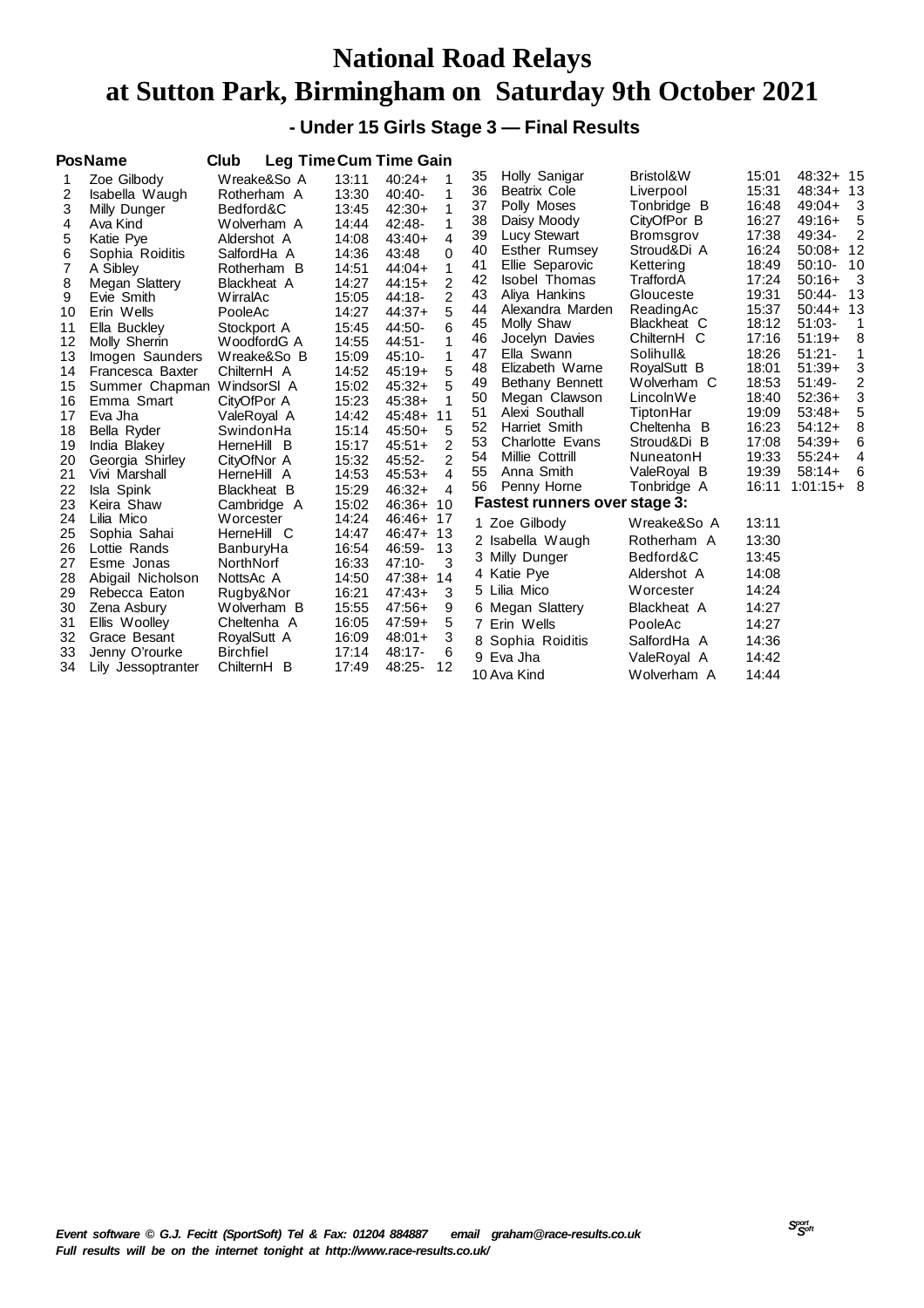# **National Road Relays at Sutton Park, Birmingham on Saturday 9th October 2021**

**Under 15 Girls — Team Results — Final**

#### **(nn) is team position after the appropriate stage.**

|    | 1 Wreake & Soar Valley                                                 |      |                              |                | ʻA'                                     | 40:24        |              |
|----|------------------------------------------------------------------------|------|------------------------------|----------------|-----------------------------------------|--------------|--------------|
|    | 1 Shaikira King (1)<br>3 Zoe Gilbody (1)                               |      |                              |                | 13:06 2 Alice Fearn                     | (2)          | 14:07        |
|    |                                                                        |      | 13:11                        |                | Rotherham Harriers & Ac 'A'             |              |              |
|    | 2                                                                      |      | 13:21                        |                | 2 Caitlin Mccloy                        | 40:40<br>(1) | 13:49        |
|    | 1 Lilia Harris (3) 13:21<br>3 Isabella Waugh (2) 13:30                 |      |                              |                |                                         |              |              |
|    | 3<br><b>Bedford &amp; County Ac</b>                                    |      |                              |                |                                         | 42:30        |              |
|    | 1 Lily Farr                                                            |      |                              |                |                                         |              | 14:27        |
|    | 1 Lily Farr (8) 14:18 2 Lyla Danobrega (4)<br>3 Milly Dunger (3) 13:45 |      |                              |                |                                         |              |              |
|    | 4                                                                      |      |                              |                | Wolverhampton & Bilston 'A'             | 42:48        |              |
|    | 1 Isobelle Jones (4) 13:55<br>3 Ava Kind (4) 14:44                     |      |                              |                | 2 Rosie Kind                            | (3)          | 14:09        |
|    | 5 Aldershot Farnham & District 'A' 43:40                               |      |                              |                |                                         |              |              |
|    | 1 Lottie Quinn (18) 15:00 2 Emmeline Orbell                            |      |                              |                |                                         | (9)          | 14:32        |
|    | 3 Katie Pye                                                            |      | $(5)$ 14:08                  |                |                                         |              |              |
|    | 6 Salford Harriers & Ac                                                |      |                              |                | 'A'                                     | 43:48        |              |
|    | 1 Elena Bartalotta (11) 14:37 2 Marissa Caldwell                       |      |                              |                |                                         | (6)          | 14:35        |
|    | 3 Sophia Roiditis                                                      |      | $(6)$ 14:36                  |                |                                         |              |              |
|    | 7 Rotherham Harriers & Ac 'B'                                          |      |                              |                |                                         | 44:04        |              |
|    | 1 Mischa Walsh (12) 14:39 2 Emily Bott<br>3 A Sibley (7) 14:51         |      |                              |                |                                         | (8)          | 14:34        |
|    |                                                                        |      |                              |                | Blackheath & Bromley Harriers 'A' 44:15 |              |              |
|    | 1 Megan Barlow (17) 14:56 2 Lydia Whitcombe (10) 14:52                 |      |                              |                |                                         |              |              |
|    | 3 Megan Slattery                                                       |      | $(8)$ 14:27                  |                |                                         |              |              |
|    | 9 Wirral Ac                                                            |      |                              |                |                                         | 44:18        |              |
|    | 1 Megumi Hoshiko (6) 14:07                                             |      |                              |                | 2 Scarlett Quinn                        |              | $(7)$ 15:06  |
|    | 3 Evie Smith                                                           | (9)  | 15:05                        |                |                                         |              |              |
|    | 10 Poole Ac                                                            |      |                              |                |                                         | 44:37        |              |
|    | 1 Nancy Taylor (20) 15:04 2 Lexie Brown<br>3 Erin Wells                |      | $(10)$ 14:27                 |                |                                         | $(15)$ 15:06 |              |
|    | 11 Stockport Harriers & Ac                                             |      |                              |                | 'A'                                     | 44:50        |              |
|    | 1 F Murdoch (2) 13:11                                                  |      |                              |                | 2 Gracie Hunt                           |              | $(5)$ 15:54  |
|    | 3 Ella Buckley (11) 15:45                                              |      |                              |                |                                         |              |              |
|    | 12 Woodford Green Ac With Essex 'A'                                    |      |                              |                |                                         | 44:51        |              |
|    | 1 Abigail Reid (7) 14:14<br>3 Molly Sherrin (12) 14:55                 |      |                              |                | 2 Emily Caton                           | $(11)$ 15:42 |              |
|    |                                                                        |      |                              |                |                                         |              |              |
|    | Wreake & Soar Valley<br>13                                             |      |                              |                | 'B'                                     | 45:10        |              |
|    | 1 Florrie Mitchell (29) 15:21 2 Rosie Ashmore                          |      |                              |                |                                         | $(12)$ 14:40 |              |
|    | 3 Imogen Saunders (13) 15:09<br>14<br><b>Chiltern Harriers Ac</b>      |      |                              |                | <b>A</b>                                | 45:19        |              |
|    | 1 Lesedi Nkoane (13) 14:44 2 Olivia Clarke                             |      |                              |                |                                         | $(19)$ 15:43 |              |
|    | 3 Francesca Baxter (14) 14:52                                          |      |                              |                |                                         |              |              |
|    | 15 Windsor Slough Eton & Hounslo 'A'                                   |      |                              |                |                                         | 45:32        |              |
|    | 1 Stephanie Massie (32) 15:28                                          |      |                              | $\overline{a}$ | Abigail Farley                          |              | $(20)$ 15:02 |
|    | 3 Summer Chapman                                                       |      | $(15)$ 15:02                 |                |                                         |              |              |
|    | <b>City Of Portsmouth Ac</b><br>16                                     |      |                              |                | ʻA'                                     | 45:38        |              |
| 1  | Lauren South<br>3 EmmaSmart                                            | (31) | 15:24                        | $\overline{2}$ | <b>Florence East</b>                    |              | $(17)$ 14:51 |
|    | 17 Vale Royal Ac                                                       | (16) | 15:23                        |                | ʻA'                                     | 45:48        |              |
| 1  | Sophie Harding                                                         |      | $(25)$ 15:13                 | 2              | Erin Camey                              |              | $(28)$ 15:53 |
|    | 3 Eva Jha                                                              | (17) | 14:42                        |                |                                         |              |              |
|    | <b>Swindon Harriers</b><br>18                                          |      |                              |                |                                         | 45:50        |              |
|    | 1 Ella Spencer                                                         |      | $(24)$ 15:07                 | 2              | Maisie Mccalla                          |              | $(23)$ 15:29 |
|    | 3 Bella Ryder                                                          |      | (18) 15:14                   |                |                                         |              |              |
|    | 19<br><b>Herne Hill Harriers</b>                                       |      |                              |                | 'В'                                     | 45:51        |              |
| 1. | Grace O'hanlon                                                         |      | $(16)$ 14:52                 | $\mathbf{2}$   | Eva O'hanlon                            |              | $(21)$ 15:42 |
|    | 3 India Blakey                                                         |      | $(19)$ 15:17                 |                | 'А'                                     | 45:52        |              |
| 1. | 20<br><b>City Of Norwich Ac</b><br><b>Connie Easter</b>                |      |                              |                | Bronwen Nelson                          |              |              |
|    | 3 Georgia Shirley                                                      |      | $(10)$ 14:32<br>$(20)$ 15:32 | 2              |                                         |              | $(18)$ 15:48 |
|    | 21<br><b>Herne Hill Harriers</b>                                       |      |                              |                | ʻA'                                     | 45:53        |              |
| 1. | Orla Carroll                                                           | (14) | 14:49                        |                | 2 Izzy Perry                            |              | $(25)$ 16:11 |
| 3  | Vivi Marshall                                                          |      | $(21)$ 14:53                 |                |                                         |              |              |
|    |                                                                        |      |                              |                |                                         |              |              |

| 22 Blackheath & Bromley Harriers 'B'                                        |      |                              |                |                                        | 46:32        |
|-----------------------------------------------------------------------------|------|------------------------------|----------------|----------------------------------------|--------------|
| 1 Maria Salamanca (35) 15:34 2 C Gilodijohnson                              |      |                              |                |                                        | $(26)$ 15:29 |
| 3 Isla Spink                                                                |      | (22) 15:29                   |                |                                        |              |
| 23                                                                          |      |                              |                | Cambridge & Coleridge Ac 'A'           | 46:36        |
| Seraphina Harris (28) 15:20 2 Rose Green<br>1.                              |      |                              |                |                                        | $(33)$ 16:14 |
| 3 Keira Shaw                                                                |      | $(23)$ 15:02                 |                |                                        |              |
| 24 Worcester Ac                                                             |      |                              |                |                                        | 46:46        |
| Alice Lazenbury (40) 15:48<br>1<br>3 Lilia Mico                             |      | $(24)$ 14:24                 | $\mathbf{2}$   | Beatrice Rusby                         | (41) 16:34   |
| 25 Herne Hill Harriers                                                      |      |                              |                | 'C'                                    | 46:47        |
| 1 Rosalie Laban (27) 15:18                                                  |      |                              |                | 2 Anna Forster                         | $(38)$ 16:42 |
| 3 Sophia Sahai (25) 14:47                                                   |      |                              |                |                                        |              |
| 26 Banbury Harriers Ac                                                      |      |                              |                |                                        | 46:59        |
| 1 Isla Mcgowan (5)                                                          |      | 14:03                        |                | 2 Leila Denne                          | $(13)$ 16:02 |
| 3 Lottie Rands                                                              |      | $(26)$ 16:54                 |                |                                        |              |
| 27 North Norfolk Harriers AC                                                |      |                              |                |                                        | 47:10        |
| Rosie Dickety (19) 15:03<br>Esme Jonas (27) 16:33<br>$1 \quad$              |      |                              | $\mathbf{2}$   | Stevie Ashby                           | $(24)$ 15:34 |
| 3 Esme Jonas                                                                |      |                              |                |                                        |              |
| 28 Notts Ac                                                                 |      |                              |                | 'A'                                    | 47:38        |
| 1 Megan Taylor (23) 15:07<br>3 Abigail Nicholson (28) 14:50                 |      | $(23)$ 15:07                 | $\mathbf{2}$   | Mikyla Thomas                          | (42) 17:41   |
|                                                                             |      |                              |                |                                        |              |
| 29<br>Rugby & Northampton Ac                                                |      |                              |                |                                        | 47:43        |
| 1 Ava Rogerson<br>3 Rebecca Eaton                                           |      | $(15)$ 14:51<br>$(29)$ 16:21 |                | 2 Sophie Hancock (32) 16:31            |              |
| 30 Wolverhampton & Bilston                                                  |      |                              |                | 'B'                                    | 47:56        |
| Megan White (48) 16:20<br>1                                                 |      |                              |                | 2 Madison Farley                       | $(39)$ 15:41 |
| 3 Zena Asbury (30) 15:55                                                    |      |                              |                |                                        |              |
| 31 Cheltenham & County Harriers 'A'                                         |      |                              |                |                                        | 47:59        |
| 1 Eleon Wightman (47) 16:12 2 Georgia Howell                                |      |                              |                |                                        | $(36)$ 15:42 |
| 3 Ellis Woolley                                                             |      | $(31)$ 16:05                 |                |                                        |              |
| 32 Royal Sutton Coldfield AC                                                |      |                              |                | 'А'                                    | 48:01        |
| 1 Francesca Allen (26) 15:14 2 Amber Hoey                                   |      |                              |                |                                        | $(35)$ 16:38 |
| 3 Grace Besant                                                              | (32) | 16:09                        |                |                                        |              |
| 33 Birchfield Harriers                                                      |      |                              |                |                                        | 48:17        |
| 1 Kiera Nee                                                                 |      | (36) 15:37                   | $\overline{2}$ | <b>Emily Symes</b>                     | $(27)$ 15:26 |
| 3 Jenny O'rourke (33) 17:14                                                 |      |                              |                |                                        |              |
| <b>Chiltern Harriers Ac</b><br>34                                           |      |                              |                | B'                                     | 48:25        |
| <b>Isabel Martin</b><br>1<br>3 Lily Jessoptranter (34) 17:49                |      | $(34)$ 15:33                 |                | 2 Emily Ford                           | $(22)$ 15:03 |
| 35 —<br><b>Bristol &amp; West Ac</b>                                        |      |                              |                |                                        | 48:32        |
|                                                                             |      |                              |                |                                        | $(50)$ 16:56 |
| 1 Eliza Bott (54) 16:35 2 Amelie Swaffer<br>3 Holly Sanigar (35) 15:01      |      |                              |                |                                        |              |
| 36 Liverpool Harriers & Ac                                                  |      |                              |                |                                        | 48:34        |
| 1 Phoebe Melia                                                              |      |                              |                | (37) 15:38 2 Jasmine Madden (49) 17:25 |              |
| 3 Beatrix Cole                                                              |      | $(36)$ 15:31                 |                |                                        |              |
| 37 Tonbridge Ac                                                             |      |                              |                | 'В'                                    | 49:04        |
| 1 Harriet Raven                                                             |      |                              |                | (56) 16:41 2 Anabel Warren             | $(40)$ 15:35 |
| $(37)$ 16:48<br>3 Polly Moses                                               |      |                              |                |                                        |              |
| 38 City Of Portsmouth Ac                                                    |      |                              |                | 'B'                                    | 49:16        |
| 1 Finney Coomber (41) 15:49 2 Hattie Bond                                   |      |                              |                |                                        | $(43)$ 17:00 |
| 3 Daisy Moody                                                               |      | $(38)$ 16:27                 |                |                                        |              |
| 39 Bromsgrove & Redditch                                                    |      |                              |                |                                        | 49:34        |
| 1 Hannah Dale<br>3 Lucy Stewart (39) 17:38                                  |      |                              |                | (39) 15:45 2 Philippa Taylor           | $(37)$ 16:11 |
|                                                                             |      |                              |                | 'А'                                    |              |
| <b>Stroud &amp; District Ac</b><br>40                                       |      |                              |                |                                        | 50:08        |
| 1 F Mcfadden<br>$1 - F$ iviciadden (53) 16:34<br>3 Esther Rumsey (40) 16:24 |      |                              |                | (53) 16:34 2 Bella Monk                | $(52)$ 17:10 |
| 41 Kettering Town Harriers                                                  |      |                              |                |                                        | 50:10        |
| 1 Magdalena Gancheva (21) 15:04                                             |      |                              |                |                                        | 2 Chelsie    |
| Locker                                                                      |      |                              |                | (31) 16:17 3 Ellie Separovic           | $(41)$ 18:49 |
|                                                                             |      |                              |                |                                        |              |
| 42 Trafford AC                                                              |      |                              |                |                                        | 50:16        |
| 1 Martha Mccormack (57) 16:46 2 Daisy Atkiss                                |      |                              |                |                                        | $(45)$ 16:06 |
| 3 Isobel Thomas (42) 17:24                                                  |      |                              |                |                                        |              |